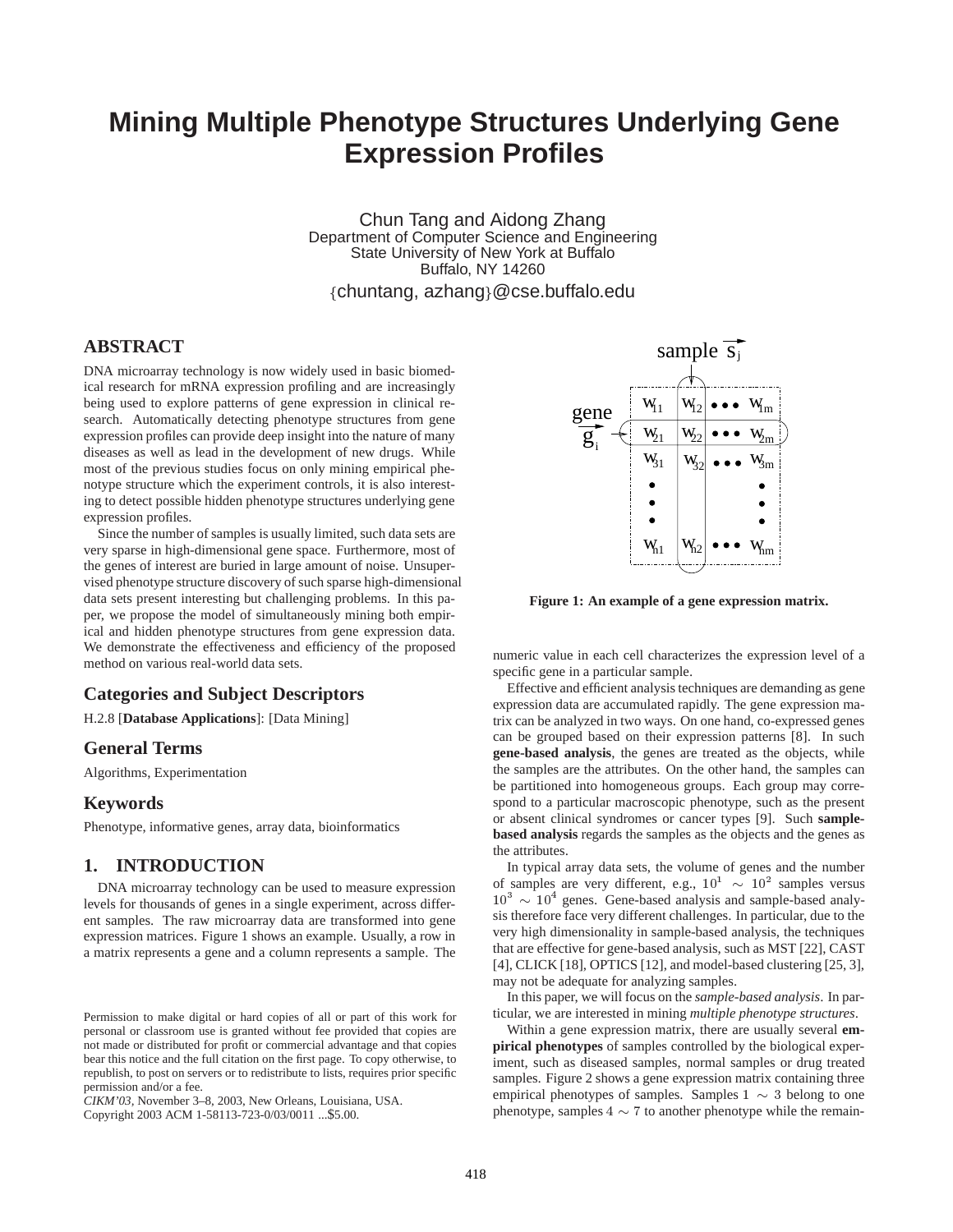# samples  $\rightarrow$  0 0 6 4 5 6 7 8 0 0



**Figure 2: A simplified illustration of expression level distribution within a gene expression matrix.**

ders belong to the third phenotype. For the sake of simplicity, the gene expression levels in the matrix are discretized into three-level ordinal values, i.e., either "high", "intermediate" or "low". Previous studies [9] have demonstrated that the empirical phenotypes of samples can be discriminated through a small subset of genes whose expression levels strongly correlate with the phenotype distinction. These genes are called *informative genes*. For example, in Figure 2, gene<sub>1</sub>  $\sim$  gene<sub>3</sub> are informative genes whose expression levels are low for one phenotype samples, intermediate for another phenotype and high for the third empirical phenotype.

Recent efforts in bioinformatics have studies methods for detecting the *empirical phenotypes* and finding the corresponding *informative genes* from the gene expression data based on either supervised [9, 5, 20] or unsupervised techniques [21, 19].

Although these methods are helpful, most of the genes collected may not necessarily manifest the empirical phenotype structure and there might be some **hidden phenotype structures** of other clinical interest buried in the data. For example, in Figure 2, although  $gene_4 \sim gene_9$  cannot be used to distinguish different empirical phenotypes,  $genes$  and  $gene_9$  can distinguish a hidden phenotype structure: sample  $\{2 \sim 5\}$  vs. samples  $\{1, 6 \sim 10\}$ .

Therefore, it is natural to ask "*Can we find both the empirical and the hidden phenotype structures automatically at the same time?*" Generally, a **phenotype structure** refers to: 1) *a exclusive and exhaustive partition of the samples* that samples of each group within the partition represent a unique phenotype; and 2) *a set of informative genes* manifesting this partition that each informative gene displays approximately invariant signals on samples of the same phenotype and highly differential signals for samples between different phenotypes. For example, in Figure 2, if no phenotype information are known in advance, can we correctly distinguish two phenotype structures of the samples:  $\{ \{1 \sim 3\}, \{4 \sim 7\}, \{8 \sim 10\} \}$  and sub-space clu  $\{\{2 \sim 5\},\{1,6 \sim 10\}\}\$ as well as output the corresponding informative gene sets?

Automatically mining phenotype structures is challenging. First, the values within data matrices are all real numbers such that there is usually no clear border between informative genes and noise genes. Second, there are many genes but a small number of samples. There is no existing technique to correctly detect phenotype structures from samples. Last, most of the genes collected may not necessarily be of interest. The experience shows that only less than 10% of all the genes involved in a gene expression matrix manifest the empirical phenotype structure [9] and the percentage of genes that manifest a hidden phenotype structure is even less. In other words, the gene expression matrix is very noisy.

In this paper, we tackle the problem of *mining multiple phenotype structures from gene expression data* by developing a novel unsupervised learning method. We claim the following contributions.

- We identify and formulate the problem of simultaneously mining both empirical phenotype structure and hidden phenotype structures from gene expression data.
- A set of statistic-based metrics of phenotype quality are proposed. They coordinate and compromise both the sample phenotype discovery and the informative gene selection.
- A iterative adjustment method is devised to find phenotype structures with high quality. This method dynamically manipulates the relationship between samples and genes while conducting an iterative adjustment to detect the phenotypes and informative genes.

The remainder of this paper is organized as follows. Section 2 reviews the related work. The phenotype quality measurements are proposed in Section 3, while the mining algorithm is developed in Section 4. Section 5 presents the experimental results and the conclusions in Section 6.

# **2. RELATED WORK**

Our investigation is closely related to the research on both the sample-based analysis of microarray data and the clustering methods. We review some highly related work briefly in this section.

# **2.1 Unsupervised Empirical Phenotype Structure Detection**

Recently, some methods have been proposed to find empirical phenotypes from samples assuming no sample class information is known in advance [16, 17]. In these approaches, samples are partitioned by conventional clustering methods, such as K-means, self-organizing maps (SOM), hierarchical clustering (HC), or graph based clustering. However, these traditional clustering techniques may not be effective to detect the phenotypes because the clustering is based on the full gene space that cannot handle the heavy noise well in the gene expression data. Although some approaches [21, 7, 14] reduce gene dimension or filter genes for clustering samples, the genes filtering processes are non-invertible and the deterministic filtering causes the samples to be grouped based on the local decisions. Furthermore, these approaches only focus on detecting the empirical phenotype structure, there is no efficient way to extend them to find the hidden phenotype structures.

#### **2.2 Sub-space Clustering Methods**

Sub-space clustering have been studied extensively [1, 6, 23] to find subsets of objects such that the objects appear as a cluster in a sub-space formed by a subset of the attributes. Although the sub-space clustering problem may appear similar to the phenotype structure detection problem at the first look, there are significant inherent differences between these two in the following aspects.

• In subspace clustering, the subsets of attributes for various subspace clusters are different and different subspace clusters can share some common attributes. However, in phenotype structure mining, we want to find a unique set of genes to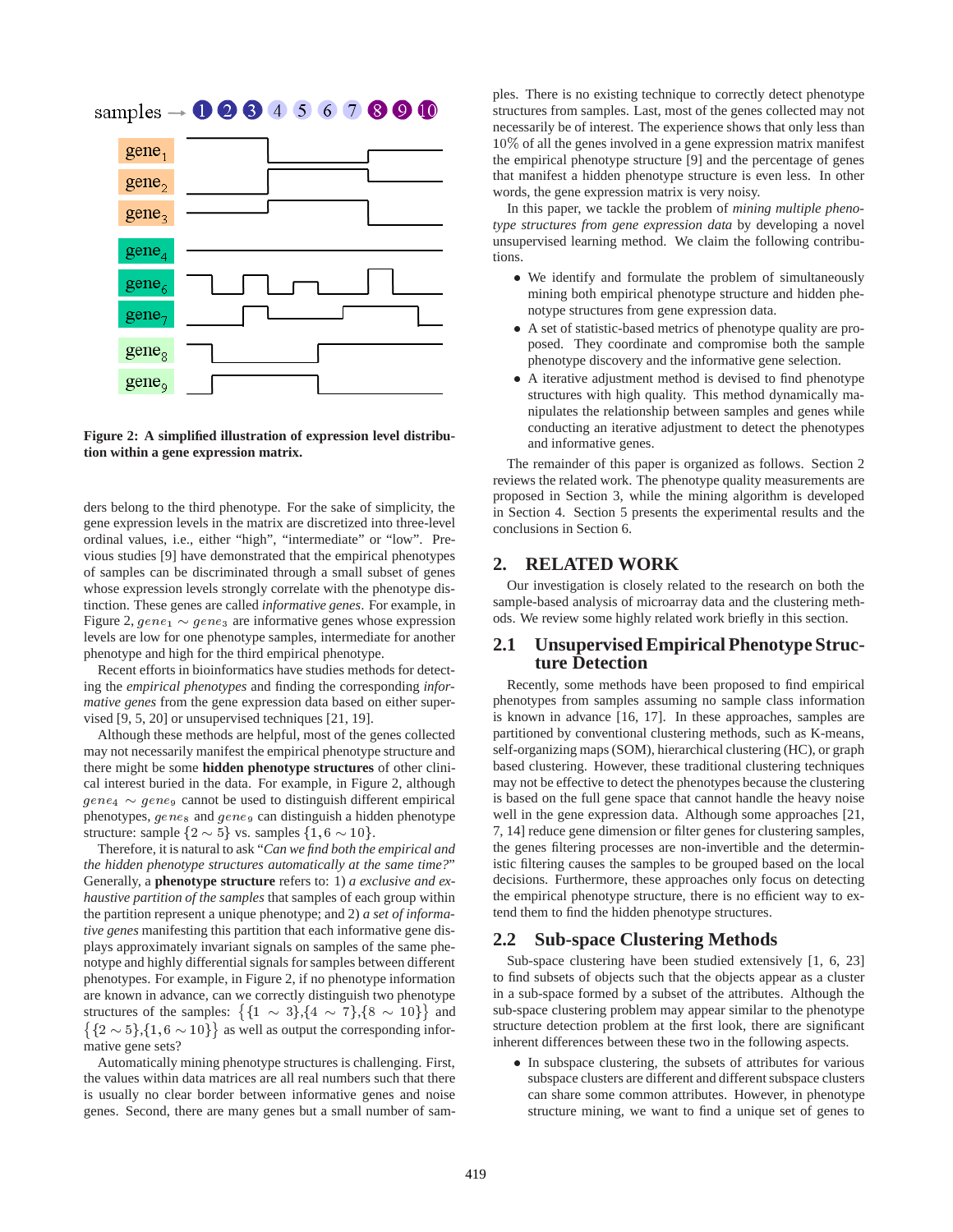

**Figure 3: Differences of subspace clustering and phenotype structure mining. (A) shows a data matrix containing two subspace clusters. (B) shows a data matrix containing two phenotype structures. The upper structure contains two phenotypes while the lower one contains three phenotypes.**

manifest each phenotype partition and exclusive sets of genes for different phenotype partitions.

- Two subspace clusters can share some common objects. Some objects may not belong to any subspace cluster. Nevertheless, in each phenotype structure, a sample must be in a phenotype and the phenotypes are exclusive.
- The pattern similarity measurements presented for subspace clustering (e.g., [23, 6]) can only detect whether genes rise and fall simultaneously with in a subspace cluster. But in phenotype structure mining, the informative genes are required to show intra-consistent values. New metrics need to be defined to detect the informative genes.
- Subspace clustering algorithms only detect local correlated attributes and objects without considering dissimilarity between different clusters. To mine both phenotypes and informative genes, we want to get the genes which can differentiate all phenotypes for each phenotype structure.

# **3. PHENOTYPE QUALITY METRICS**

A **candidate phenotype structure** contains a <sup>k</sup>-partition of samples and a subset of genes. In this section, we will introduce the metrics to measure the possibility for a single candidate phenotype structure to be an empirical or hidden phenotype structure. The mining of multiple phenotype structures will be discussed in the next section based on these metrics.

Each empirical or hidden phenotype structure should satisfy two requirements simultaneously. On one hand, the expression levels of each informative gene should have similar expressions over the samples of the same phenotype. On the other hand, the expression levels of each informative gene should display a clear dissimilarity between each pair of phenotypes in a certain phenotype structure. We introduce two separate statistical metrics: *intraconsistency* which measures the similarity of the gene expressions within each sample group of a candidate phenotype structure and *inter-divergency* which measures the dissimilarity between different sample groups on the candidate gene set. These metrics are combined to provide the *phenotype quality* metric, which is used for qualifying a phenotype structure.

Let  $S = \{\vec{s_1},\ldots,\vec{s_m}\}\$  be a set of samples and  $G = \{\vec{g_1},\ldots,\vec{g_n}\}\$ be a set of genes. The corresponding gene expression matrix can be represented as  $M = \{w_{i,j} | 1 \le i \le n, 1 \le j \le m\}$ , where  $w_{i,j}$  is the expression level value of sample  $\vec{s}_j$  on gene  $\vec{g}_i$ . Usually we have  $(n \gg m)$ . The candidate phenotype structure includes a k–partition of samples  $\{S_1,\ldots,S_k\}$ , where  $S = \bigcup_{i=1}^k S_i$  and  $S_i \cap S_j = \emptyset$  for  $(1 \leq i < j \leq k)$ , and a set of genes  $G' \subseteq G$ .

#### **3.1 Intra-consistency**

Assume S' is one of the sample groups within the partition  $\{S_1, \ldots, S_n\}$  $...,S_k$  and  $M_{S',G'} = \{w_{i,j} | \vec{g_i} \in G', \vec{s_j} \in S'\}$  is the corresponding sub-matrix with respect to  $S'$  and  $G'$ . The **variance** of each row in the sub-matrix is defined as:

$$
Var(i, S') = \frac{\sum_{s_j \in S'} (w_{i,j} - \overline{w}_{i,S'})^2}{|S'| - 1},
$$
 (1)

where  $\overline{w}_{i,S'} = \frac{1}{|S'|} \sum_{s_i^* \in S'} w_{i,j}$ . The *variance* of each row measures the variability of a given gene over all samples within the sub-matrix. A small variance value indicates that the gene has consistent values.

We can measure whether in a subset of genes, every gene has good consistency on a group of samples by the average of variance in the subset of genes. That is, we define the **intra-consistency** as:

$$
Con(G', S') = \frac{1}{|G'|} \sum_{g_i \in G'} Var(i, S'),
$$
\n
$$
= \frac{1}{|G'| \cdot (|S'| - 1)} \sum_{g_i \in G'} \sum_{s_j \in S'} (w_{i,j} - \overline{w}_{i,S'})^2.
$$
\n(2)

# **3.2 Inter-divergency**

We introduce the *inter-divergency* to quantize how a subset of genes can distinguish two phenotypes of samples.

The **inter-divergency** of a set of genes  $G'$  on two groups of samples (denoted as  $S_1$  and  $S_2$ ) is defined as

$$
Div(G', S_1, S_2) = \frac{\sum_{\vec{g_i} \in G'} |\overline{w}_{i, S_1} - \overline{w}_{i, S_2}|}{|G'|}, \tag{3}
$$

where  $\overline{w}$  is defined as in Equation 1. The measure is normalized by  $|G'|$  to avoid the possible bias due to the volume of genes. The greater the inter-divergency, the better the genes differentiate the samples in different groups.

# **3.3 Phenotype Quality of a Candidate Phenotype Structure**

We define the following quality measure  $\Omega$  to quantize how good is the candidate phenotype structure.

$$
\Omega = \frac{1}{\sum_{S_i, S_j(1 \le i, j \le k; i \ne j)} \frac{\sqrt{Con(G', S_i) + Con(G', S_j)}}{Div(G', S_i, S_j)}}.
$$
(4)

Large value of *phenotype quality* is expected for qualifying an empirical or hidden phenotype structure.

# **4. MODEL AND STRATEGY**

The **problem of mining multiple phenotype structures** can be described as Figure 4. Here we assume that there is no overlap between different informative gene sets because usually a gene cannot manifest different phenotype partitions. Since the gene expression data are noisy and complex, mining useful information buried with each data set is still an open problem and largely depends on domain knowledge. We assume the number of structures  $p$  and the number of phenotypes of each phenotype structure are userspecified.

It can be shown that finding the optimal phenotype structures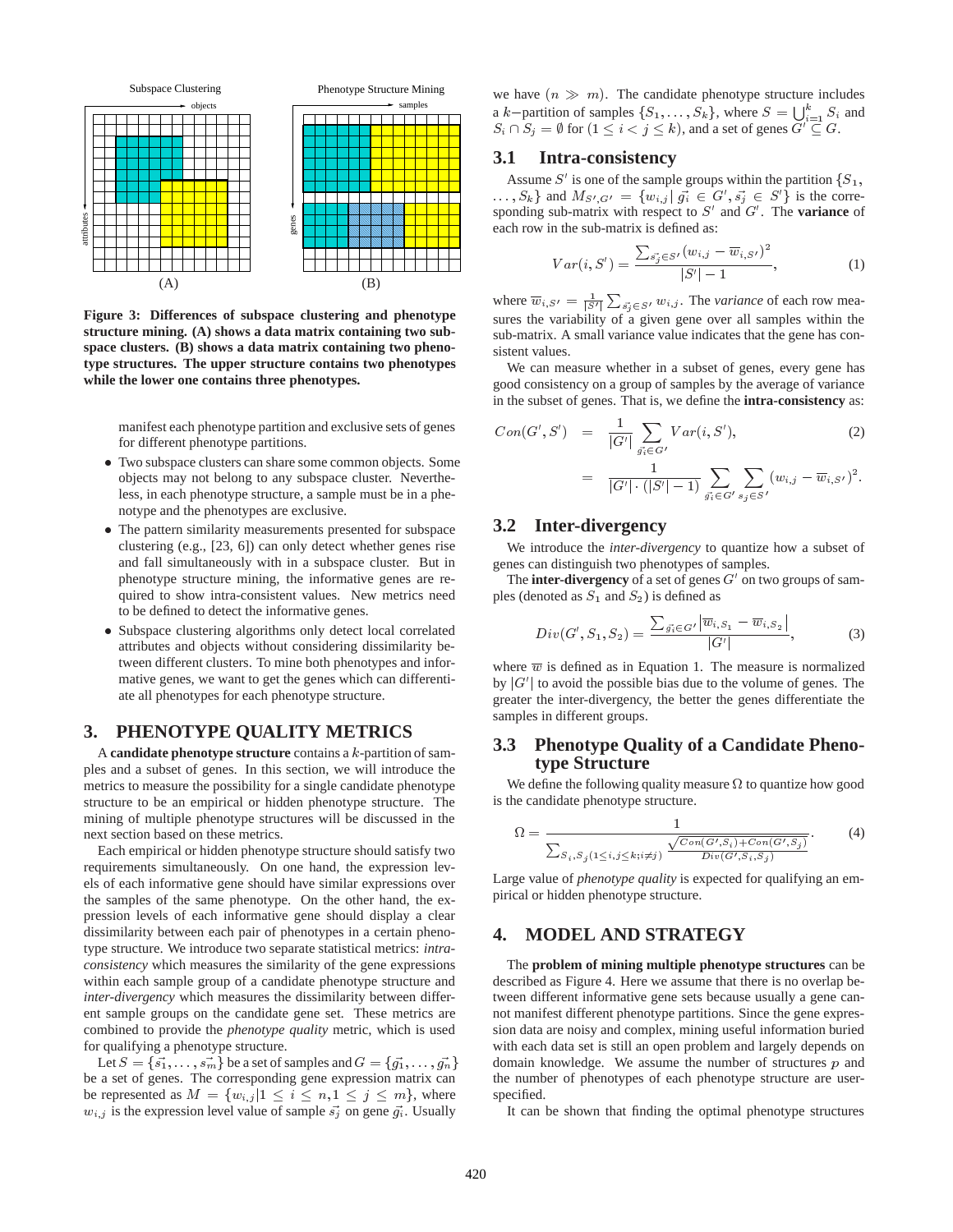#### **Input:**

- 1. a gene expression matrix  $M$  representing  $m$  samples and *n* genes;
- 2. the number of phenotype structures  $p$ ;
- 3. a set of numbers  $\{K_1, K_2, ..., K_p\}$ , each indicating the number of phenotypes within a certain phenotype structure in which  $K_1$  is the number of empirical phenotypes.
- **Output:** *p* phenotype structures where the  $t^{th}$  structure is a  $K_t$  partition of samples represented the phenotypes and an exclusive informative gene set which manifest the phenotype structure.

#### **Figure 4: The problem description.**

(i.e., the summation of phenotype qualities of all structures is maximized) is an NP-hard problem. As we may often have tens of thousands of genes and hundreds of samples, finding the optimal answer can be very costly. In this section, we will develop a heuristic searching method to approximate the best solution. It adopts the *simulated annealing technique* [11] and dynamically measures and manipulates the relationship between samples and genes while conducts an iterative adjustment of the candidate phenotype structures to approximate the best quality.

## **4.1 The Algorithm**

The algorithm (shown in Figure 5) contains two phases: the candidate structure generation phase and the iterative adjustment phase. We first generate  $p$  candidate phenotype structures based on clustering techniques. In each iteration, the candidate sets will be iteratively adjusted towards the best summation of phenotype quality values. Details of the algorithm will be discussed in the following subsections.

#### *4.1.1 Basic Elements*

The algorithm maintain  $p$  candidate phenotype structures, each structure contains the following items  $(1 \le t \le p)$ :

- a  $K_t$  partition of samples  $\{S_1, S_2, \ldots, S_{K_t}\}$  such that  $S_i \cap \mathbb{R}^m$  is such that  $S_i$  $S_j = \emptyset$  for  $(1 \leq i < j \leq K_t)$  and  $S = \bigcup_{i=1}^{K_t} S_i$ .
- A set of genes  $G_t \subseteq G$ , which is a candidate set of the  $t^{th}$  tion G informative gene set.
- The *phenotype quality*  $(\Omega_t)$  of the  $t^{th}$  structure is calculated based on the partition  $\{S_1, S_2, \ldots, S_{K_t}\}$  on  $G_t$ .

The summation of phenotype qualities of all structures is regarded as the **quality** of the current candidate structures:  $\Omega$  $\sum_{t=1}^p \Omega_t$ . .

An **adjustment** is an action to change the current candidate structures which is one of the following:

- For a gene  $g_i \notin \forall G_t$ , *insert*  $g_i$  into one of  $G_t$ . Thus there are p possible insertions;
- For a gene  $g_i \in G_t$ , *move*  $g_i$  to  $G'_t(t' \neq t)$  or *remove*  $g_i$  method from all candidate gene sets. Thus there are also  $p$  possible adjustments.
- For a sample s in partition group  $S'$  in  $t^{th}$  candidate structure, *move*  $s_i$  to partition group  $S''$  where  $S' \neq S''$ . Thus, each sample has  $K_t - 1$  possible adjustments for the  $t^{th}$  candidate structure, totally  $\prod_{t=1}^{p} (K_t - 1)$  possible adjustments.



**Figure 5: The algorithm.**

To measure the effect of an adjustment, we calculate the **quality gain** of the adjustment as the change of the quality, i.e.,  $\Delta \Omega$  $\Omega' - \Omega$ , where  $\Omega$  and  $\Omega'$  are the quality of the candidate structures before and after the adjustment, respectively.

The algorithm also records the **best candidate structures**, in which the highest quality so far is achieved.

#### *4.1.2 Candidate Structure Generation*

In this phase, we generate  $p$  candidate phenotype structures. One easy way is to randomly initialize  $p$  candidate structures, but the result will be unstable. Here we adopt a more deterministic, robust strategy for candidate structure generation.

 *tion Coefficient* is chosen to calculate the similarity matrix. CAST the contract of the contract of the contract of the contract of the contract of the contract of the contract of The first step is to divide the whole genes into  $p'$  smaller groups where  $p' > p$ . The algorithm CAST (for cluster affinity search technique) [4] is applied to group genes and the *Pearson's Correla*is a method specially designed for grouping gene expression data based on their pattern similarities. One advantage of CAST is that the number of groups does not need to be pre-specified. A threshold has to be set to approximate the size of each group. In biological applications, the experience shows that genes associated with similar functions always involve from several dozen to several hundred entities [9]. Thus, when grouping genes, the threshold should be set so that a majority of groups will contain several dozen to several hundred genes. Then we generate  $p'$  sub-matrices that each sub-matrix formed by one gene cluster and all samples.

 can-matrix become the corresponding informative genes. Then we gen-The second step is to generate sample partitions one by one. First, we generate the candidate empirical phenotype partition. Our method is to cluster each sub-matrix on the sample dimension into  $K_1$  group and calculate phenotype quality based on the cluster result for each sub-matrix. The sub-matrix with the highest phenotype quality is chosen that the sample partition becomes the candidate empirical phenotype partition and the genes within this suberate the first candidate hidden phenotype partition which include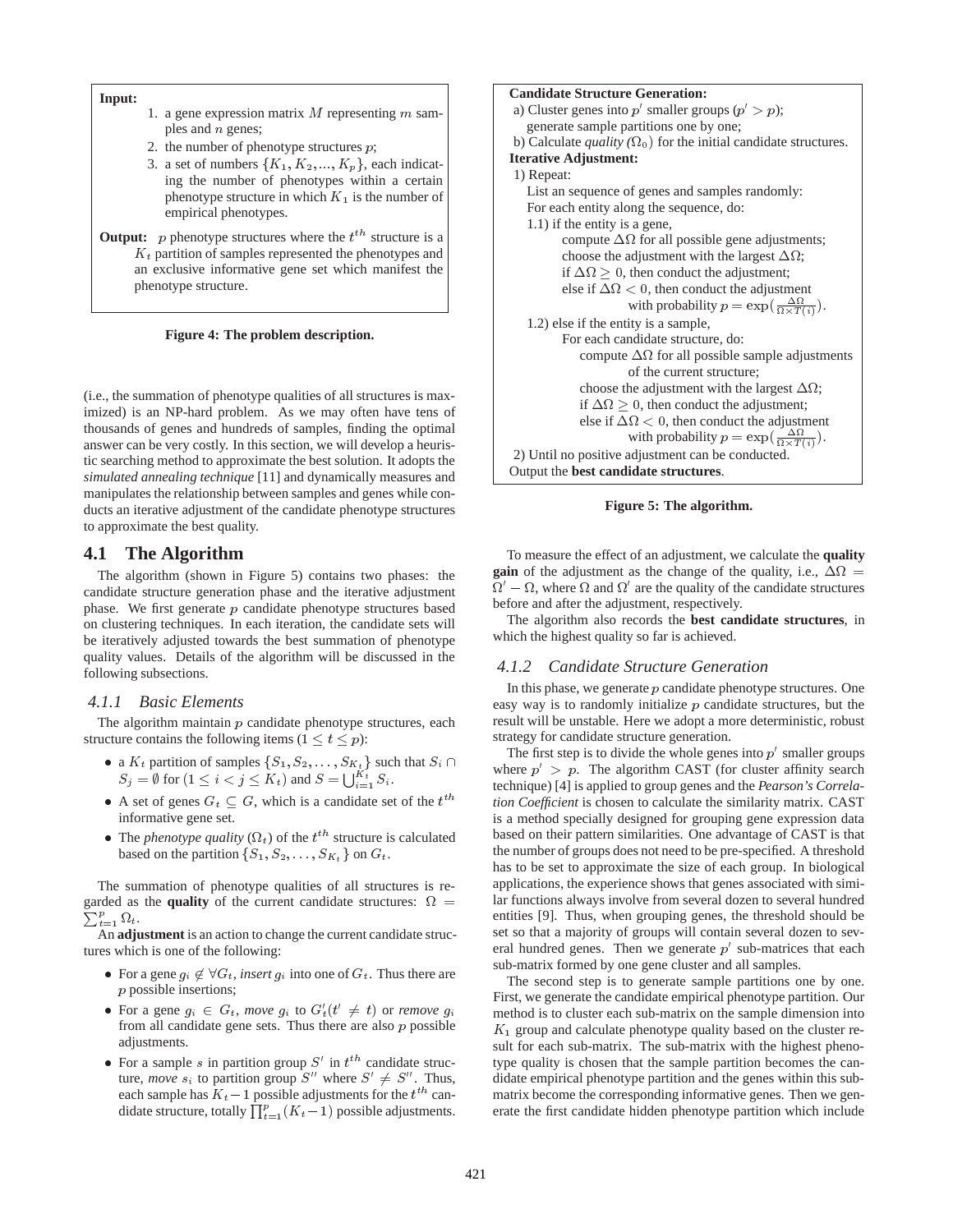$K<sub>2</sub>$  sample groups based on the rest sub-matrices. This process will be conducted for all hidden phenotype structures until all candidate structures are generated. We give the empirical phenotype structure the highest priority because the empirical structure is the most important information of a certain gene expression data.

Now, the goal becomes, given starting candidate structures, we try to apply a series of adjustments to reach the candidate structures such that the accumulated quality gain is maximized.

#### *4.1.3 Iterative Adjustment*

When we have a set of candidate structures, an immediate solution to the reach the goal is to heuristicly move to better status by iteratively conducting adjustments. Hopefully, after a few rounds, we can be close to the optimal candidate structures. This heuristic moving carries the similar spirit as  $\delta$ -cluster [23] and CLARANS [13].

In the iterative adjusting phase, during each iteration, genes and samples are examined one by one. For each gene, there are  $p$  possible adjustments, it can be either inserted into a candidate informative gene set or removed from all current candidate informative gene sets. The quality gain can be calculated for each possible adjustment and the adjustment with largest quality gain value is chosen. The adjustment will be conducted if  $\Delta\Omega$  is positive. cont Otherwise, the adjustment will be conducted with a probability  $p = e^{\sqrt{\alpha \times T(i)}}$ , where  $T(i)$  is a decreasing simulated annealing function  $[11]$  and i is the iteration number.

For each sample, since its partition membership is independent from different phenotype structures, we will examine the possible adjustment for each candidate structure, independently. For each candidate structure, there are  $(K_t - 1)$  possible adjustments (i.e., the sample can be moved to one of the other  $(K_t - 1)$  groups). We also calculate the quality gain, respectively. The adjustment with the largest quality gain will be chosen as the adjustment of the sample of a certain candidate structure. Similar to that of the genes, the adjustment will be conducted if  $\Delta\Omega$  is positive. Otherwise, the adjustment will be conducted with a probability  $p = e^{\frac{\overline{X} \times \overline{T}(i)}{\overline{X} \times \overline{T}(i)}}$ .

This algorithm is sensitive to the order of genes and sample adjustments considered in each iteration. To give every gene or sample a fair chance, all possible adjustments are sorted randomly at the beginning of each iteration.

The probability function  $p$  has two components. The first part,  $\frac{\Delta\Omega}{\Omega}$ , considers the quality gain in proportion. The more  $\Omega$  reduces, the less probability the adjustment will be performed. The second part,  $T(i)$ , is a decreasing simulated annealing function where i is the iteration number. When  $T(i)$  is large, p will be close to 1 and the adjustment has high probability to be conducted. As the iteration goes on,  $T(i)$  becomes smaller and thus the probability p also becomes less. In our implementation, we set  $T(0) = 1$ , and  $T(i) = \frac{1}{1+i}$ , which is a slow annealing function. The advantage of this annealing function is that the slow annealing is more effective to approach global optimal solution. But more iterations will be required.

As indicated in [11], a simulated annealing search can reach the global optimal solution as long as the annealing function is slow enough and there are sufficient number of iterations. The upper bound is the total number of possible solutions. However, a simulated annealing search may be practically infeasible to find the optimal solution. Thus, we set the termination criterion as *whenever in an iteration, no positive adjustment is conducted*. Once the iteration stops, the best candidate structures will be output.

The time complexity of the heuristic algorithm is dominated by the iteration phase. The time to compute  $\Omega$  at the beginning is in

 $O(m \cdot n \cdot p)$ . Here we ignore the effect introduced by  $K_t$  because  $K_t$  is usually very small. In each iteration, the time complexity depends on the calculation of  $\Omega'$  for the possible adjustments. Since Equations 2, 3 and 4 are all accumulative, we can simplify the formula by only computing the changed part of the measurements. It can be proved that the time cost of computing  $\Omega'$  is  $O(m^2 \cdot p)$  for each gene, and  $O(m \cdot n \cdot p)$  for each sample. There are n genes and  $m$  samples involved in each iteration. Therefore, the algorithm's time complexity is  $O(n \cdot m^2 \cdot p \cdot l)$ , where l is the number of iterations.

# **5. PERFORMANCE EVALUATION**

In this section, we will report an extensive performance evaluation on the effectiveness and efficiency of the proposed two methods using various real-world gene expression data sets.

#### **5.1 The Real-world Data Sets**

The experiments are conducted on the following four gene expression data sets. The empirical phenotype structure controlled by the biological experiment of each data set is listed below.

- **The Leukemia Data Sets–** The leukemia data sets are based on a collection of leukemia patient samples reported in [9]. It contains measurements corresponding to acute lymphoblastic leukemia (ALL) and acute myeloid leukemia (AML) samples from bone marrow and peripheral blood. Two matrices are involved: one includes 38 samples (27 ALL vs. 11 AML, denoted as G1), and the other contains 34 samples (20 ALL vs. 14 AML, denoted as G2). Each sample is measured over 7129 genes.
- array data from <sup>15</sup> MS samples and <sup>15</sup> age and sex-matched **The Multiple Sclerosis Data Sets–** The multiple sclerosis (MS) dataset consists of array-derived gene expression profiles that were provided by our collaborators in the Department of Pharmaceutical Sciences and in the Department of Neurology. The data set contains two pair-wise group comparisons of interest. The first data subset, "MS vs. Controls", contains controls while the second subset is referred to as "MS-IFN" because it contains array data from <sup>14</sup> MS samples prior to and 24 hours after interferon- $\beta$  (IFN) treatment. Each sample is measured over <sup>4132</sup> genes.
- **The colon Cancer Data Set.–** This data set consists of <sup>22</sup> normal and <sup>40</sup> tumor colon tissue samples. It was reported by Alon et al. in [2]. In this dataset, the number of genes is <sup>2000</sup>.
- **The Hereditary Breast Cancer Data Set–** This dataset is from Hedenfalk et al. [10]. They reported on a microarray experiment concerning the genetic basis of breast cancer. Tumors from <sup>22</sup> women were analyzed. Three types of samples are included in one data matrix: <sup>7</sup> of the women known to have the BRCA1 mutation, <sup>8</sup> known to have BRCA2, and <sup>7</sup> have no cancer being labeled "Sporadics". Each sample is measured over <sup>3226</sup> genes.

The ground-truths of the empirical phenotype structure, which includes the information such as how many samples belong to each phenotype and the phenotype label for each sample, is used only to evaluate the experimental results.

# **5.2 Results**

We first evaluate the empirical phenotype detection accuracy of the proposed method. Since there are ground-truths on the empirical phenotype structure, but no commonly accepted ground-truths on hidden phenotype structures, it is hard to compare the detection accuracy of hidden phenotype structures.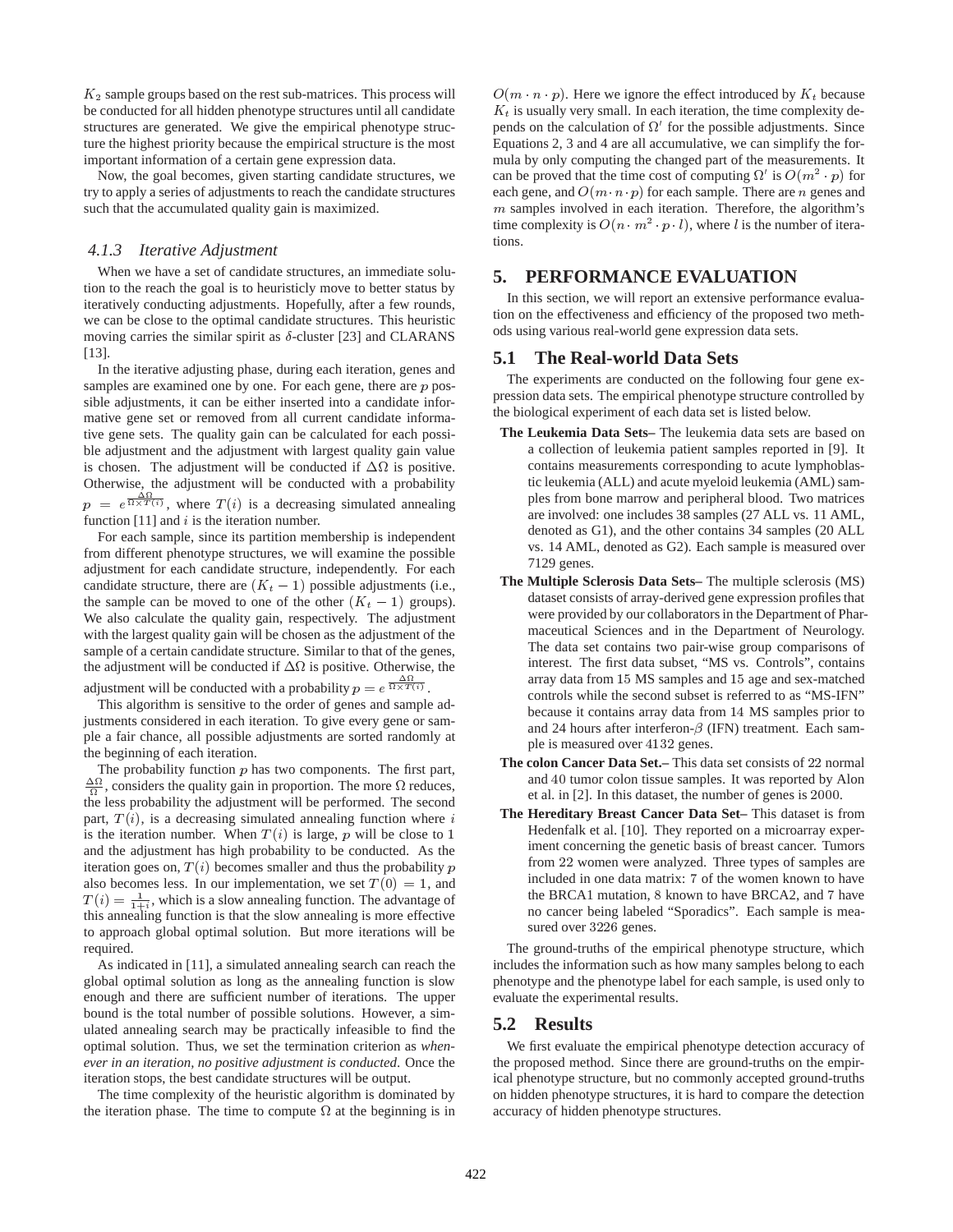| Data Set          | <b>MS_IFN</b>    | MS vs. Controls  | Leukemia-G1      | Leukemia-G2      | Colon            | <b>Breast</b>    |
|-------------------|------------------|------------------|------------------|------------------|------------------|------------------|
| Data size         | $1132 \times 28$ | $4132 \times 30$ | $7129 \times 38$ | $7129 \times 34$ | $2000 \times 62$ | $3226 \times 22$ |
| $K_1$             |                  |                  |                  |                  |                  |                  |
| <b>SOM</b>        | 0.4815           | 0.4920           | 0.6017           | 0.4920           | 0.4939           | 0.4112           |
| SOM with PCA      | 0.5238           | 0.5402           | 0.5092           | 0.4920           | 0.4939           | 0.5844           |
| <b>CLUTO</b>      | 0.4815           | 0.4828           | 0.5775           | 0.4866           | 0.4966           | 0.6364           |
| $\delta$ -cluster | 0.4894           | 0.4851           | 0.5007           | 0.4538           | 0.4796           | 0.4719           |
| our method        | 0.8071           | 0.6137           | 0.9756           | 0.6868           | 0.6303           | 0.8248           |

**Table 1: Rand Index value reached by applying different methods.**

The *Rand Index* [15] between the ground-truth of the empirical phenotype structure  $P$  of the samples and the mining result of the empirical phenotype structure  $Q$  of an algorithm is adopted to evaluate the effectiveness of the algorithm. Let *a* represent the number of pairs of samples that are in the same cluster in  $P$  and in the same cluster in <sup>Q</sup>, *b* represent the number of pairs of samples that are in the same cluster in  $P$  but not in the same cluster in  $Q$ ,  $c$  be the number of pairs of samples that are in the same cluster in <sup>Q</sup> but not in the same cluster in  $P$ , and  $d$  be the number of pairs of samples that are in different clusters in  $P$  and in different clusters in  $Q$ . The *Rand Index* is  $RI = \frac{a+d}{a+b+c+d}$ . The *Rand Index* lies between 0 and types acc <sup>1</sup>. Higher values of the *Rand Index* indicate better performance of the algorithm.

Table 1 provides the empirical phenotype detection results obtained by applying our model and some algorithms proposed previously [9, 14, 17, 23]. The clustering methods SOM,  $\delta$ -cluster method, and our iterative adjustment approach are heuristic rather than deterministic, the results might be different in different executions. Thus for each approach, we run the experiments multiple times using different orders of objects or different parameters and calculate the average *Rand Index* values. Table 1 indicates that the method proposed in this paper consistently achieve better empirical phenotype detection results than the previously proposed methods. We analyze the results briefly as follows. In clustering methods such as self-organizing maps and graph-partitioning-based algorithm of CLUTO [17], objects are partitioned based on the full dimensional genes, the high percentage of irrelevant genes largely lower the performance. As indicated by [24], the principal components in PCA do not necessarily capture the class structure of the data. Therefore the methods assisted by PCA can not guarantee to improve the clustering results. The central idea of subspace clustering is different from our empirical phenotype detection. It is not surprising therefore that the  $\delta$ -cluster algorithm is not effective in identifying the sample partition.

In the following, we evaluate the hidden phenotype structures identified by our approach. We do three sets of experiments with different numbers (10, <sup>15</sup> and <sup>20</sup>) of hidden structures. Thus the total numbers of phenotype structures of three experiments are  $p =$ 11,  $p = 16$  and  $p = 21$ . Since we have no pre-knowledge or ground-truth about how many phenotypes within each structure for each gene expression data set, we randomly generate a sequence of phenotype numbers ranged from <sup>2</sup> to <sup>5</sup> in each set of experiments. Using these sequences as  $\{K_2, \ldots K_p\}$  to detect hidden phenotype structures from each data set. Figure 6 shows the phenotype quality of each phenotypes of each experiment. For example, Figure 6 (A) shows the phenotype qualities of <sup>16</sup> phenotype structures of each data set. The first point of each line indicates the empirical phenotype quality while the rest points indicate the hidden phenotype qualities. The numbers under x-axis show the number of phenotypes of each hidden structure. Figure 6 indicates that the proper number of phenotype structure of the gene expression data is around 10  $\sim$  15. There are some trivial phenotype structure (quality value is rather small) when the  $p$  is bigger than 15.

Figure 7 shows two phenotype structures detected from Leukemia-G1 dataset by our method. In this figure, each column represents a sample, while each row corresponds to an informative gene. Different colors (grey degree in a black and white printout) in the matrix indicates the different expression levels. Figure 7 (A) shows the empirical phenotype structure. The first <sup>27</sup> samples belong to ALL group while the rest <sup>11</sup> samples belong to AML group. Among <sup>45</sup> informative genes, the top <sup>19</sup> genes distinguish ALL-AML phenotypes according to "on-off" pattern while the rest <sup>26</sup> genes follow "off-on" pattern. Figure 7 (B) shows one of the hidden phenotype structure in which the samples are divided into three groups. Each gene shows "low" for one class samples, "intermediate" for another class and "high" for the third class to distinguish three phenotypes. This hidden structure matches a subtype structure of the patients according to a previous study [9] that the first <sup>19</sup> samples are of B-cell ALL, the middle <sup>8</sup> samples are of T-cell ALL while the rest <sup>11</sup> samples belong to AML.

|                  |      | # of iterations | running time (sec.) |                 |  |
|------------------|------|-----------------|---------------------|-----------------|--|
| Data Size        | mean | stand deviation | mean                | stand deviation |  |
| $4132 \times 28$ | 158  | 27.2            | 180                 | 35.1            |  |
| $4132 \times 30$ | 168  | 29.5            | 195                 | 37.8            |  |
| $7129 \times 38$ | 171  | 16.1            | 436                 | 51.9            |  |
| $7129 \times 34$ | 198  | 35.9            | 458                 | 101.2           |  |
| $2000 \times 62$ | 133  | 17.8            | 479                 | 98.5            |  |
| $3226 \times 22$ | 157  | 22.2            | 167                 | 35.6            |  |

**Table 2: The mean value and standard deviation of the numbers of iterations and response time (in second) with respect to the matrix size.**

Table 2 reports the mean and standard deviation values of the numbers of iterations and the response time (in second) of the above gene expression data sets. The algorithm is executed <sup>50</sup> times with different parameters. The algorithm is implemented with MAT-LAB package and are executed on SUN Ultra 80 workstation with 450 MHz CPU and 256 MB main memory. The number of iterations are dominated by the simulate annealing function we used. We used a slow stimulate annealing function for effectiveness of the approaches. Since in reality, the number of genes in the human genome is about 30,000  $\sim$  50,000, efficiency is not a major concern.

#### **6. CONCLUSIONS**

Effectively mining microarry data is an important bioinformatics research problem with broad applications. The previous studies focus on mining only empirical phenotype structure from the gene expression matrix. In this paper, we have proposed a novel approach to automatically detect both empirical phenotype structure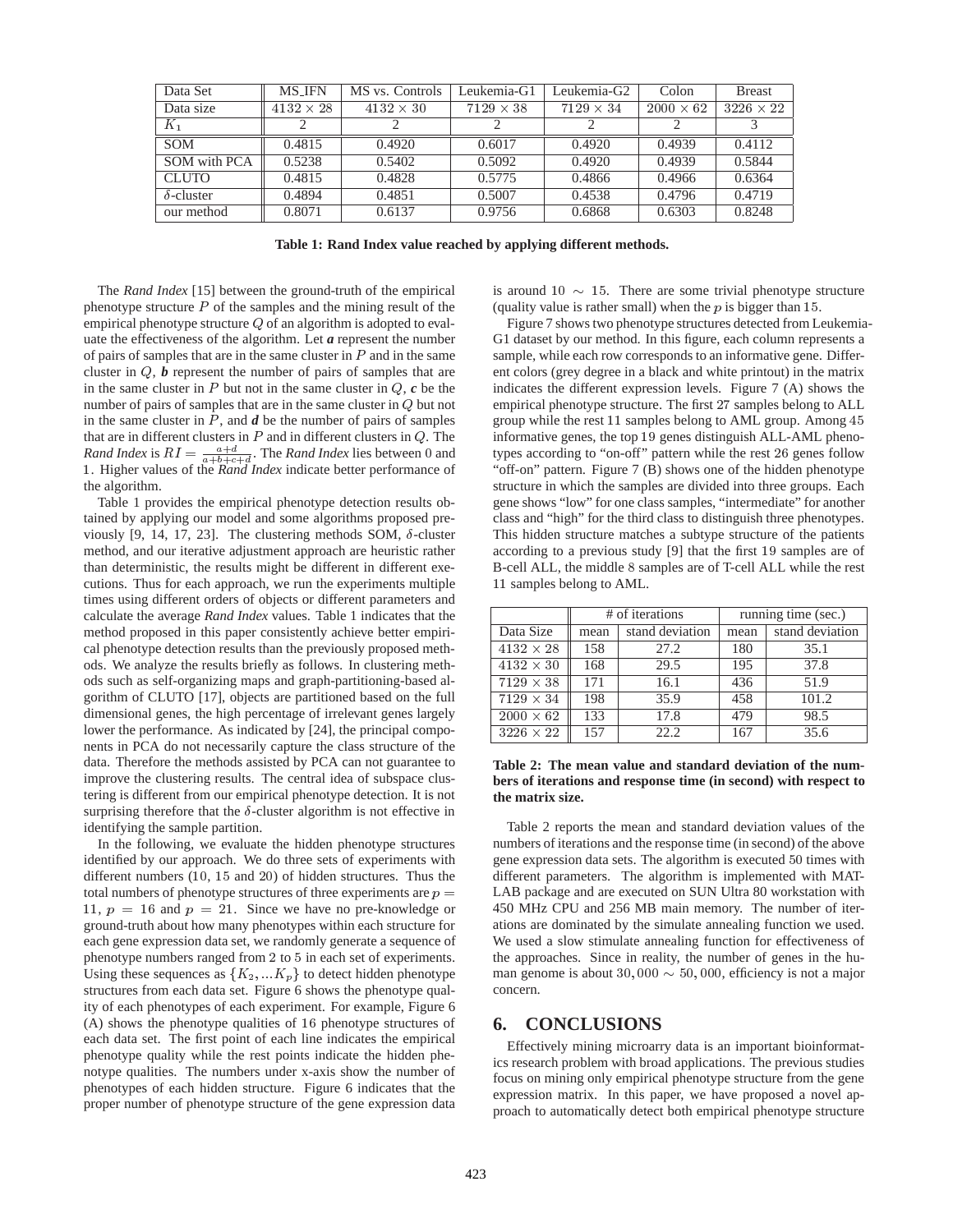

**Figure 6: Phenotype qualities of each phenotype structures w.r.t. different numbers of phenotype structures.**



**Figure 7: Two of the phenotype structures detected from Leukemia-G1. (A) shows the empirical phenotype structure (45 informative genes). (A) shows a hidden phenotype structure with** <sup>3</sup> **groups of samples (34 informative genes).**